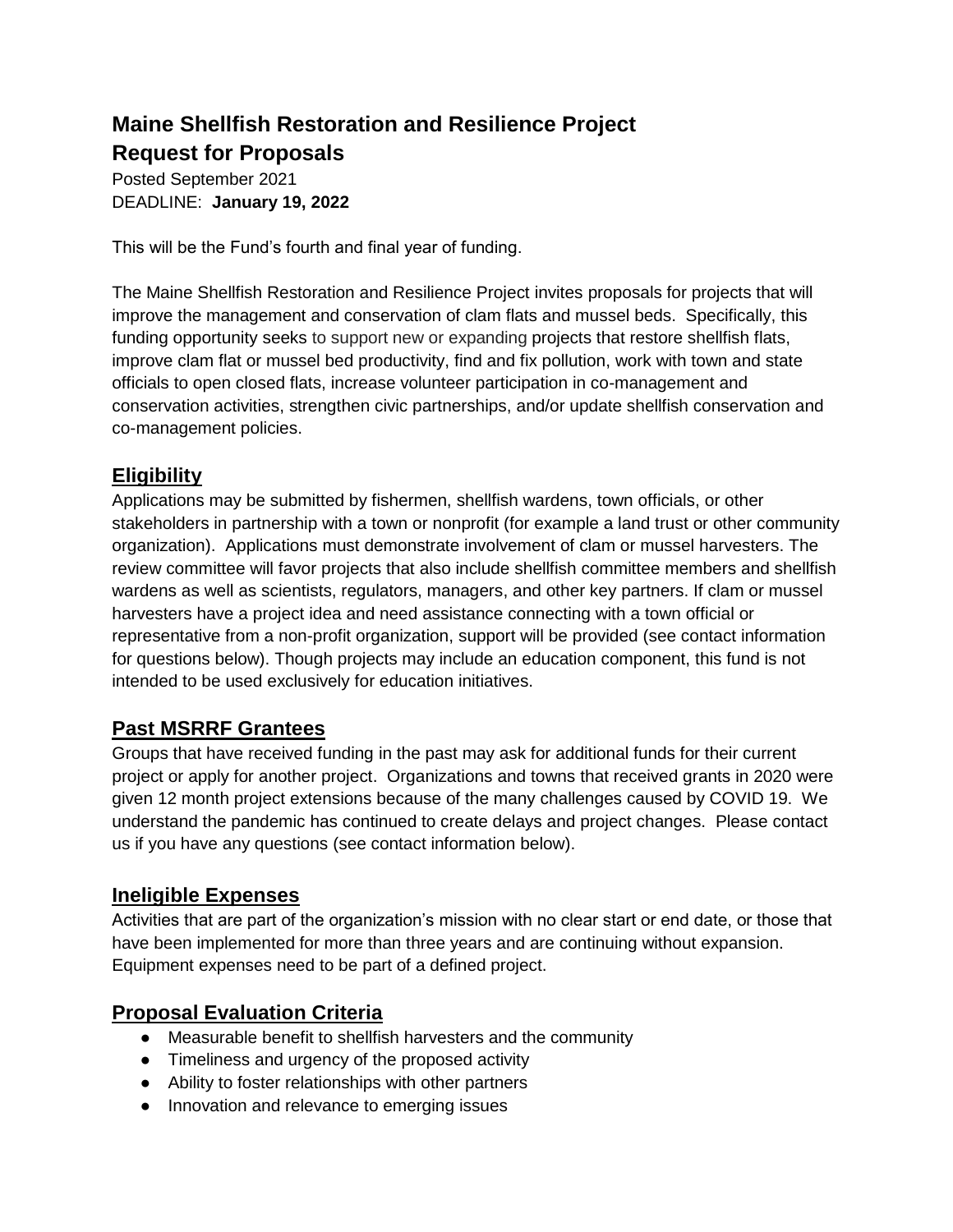● Interdisciplinary approach to shellfishing sustainability (i.e. includes multiple forms of knowledge and considers both social and environmental issues related to shellfishing)

### **Timing**

The deadline for application is **January 19, 2022.** Grants can only be used to support projects or activities that occur after the grant has been awarded.

#### **Award Amount**

Grant size will range from \$1,000 to \$20,000. We hope to award at least 10 grants, but may have to decline some requests based on available funds. Proposals for planning grants (max. \$5,000) will also be considered.

#### **Application Materials**

Complete application packet should be emailed to [maineshellfishfund-group@maine.edu](mailto:maineshellfishfund-group@maine.edu) by **January 19, 2022**.

Materials to include:

- Contact information for project coordinator, include phone number and email address
- List of key personnel and project partners, include phone numbers and email addresses
- The name of the organization or town that would receive the grant. Please include staff contact, phone number, email address, and mailing address.
- Start date and end date for project (grant funds will be released by the end of March, 2021)
- Project budget with expenses and revenue, including in-kind support and income from other sources
- Please include a statement indicating that everyone named in the proposal has been contacted, knows that they are included in the proposal, and that they have agreed to participate.
- A 2-3 page narrative with the following sections:

**Problem statement:** What is the problem you intend to address and why does it matter for the health and sustainability of shellfishing?

**Solutions:** How will you address this problem? What specific strategies, activities or products will you produce?

**Capacity:** Who is involved in this project, what are the specific roles and responsibilities, and why is this group well positioned to do the work you propose? Also, how will the group seek the participation of community members and stakeholders that aren't normally involved in conservation or efforts with harvesters? How will the group accommodate different stakeholders' abilities, comfort level, or willingness to participate or be involved in projects?